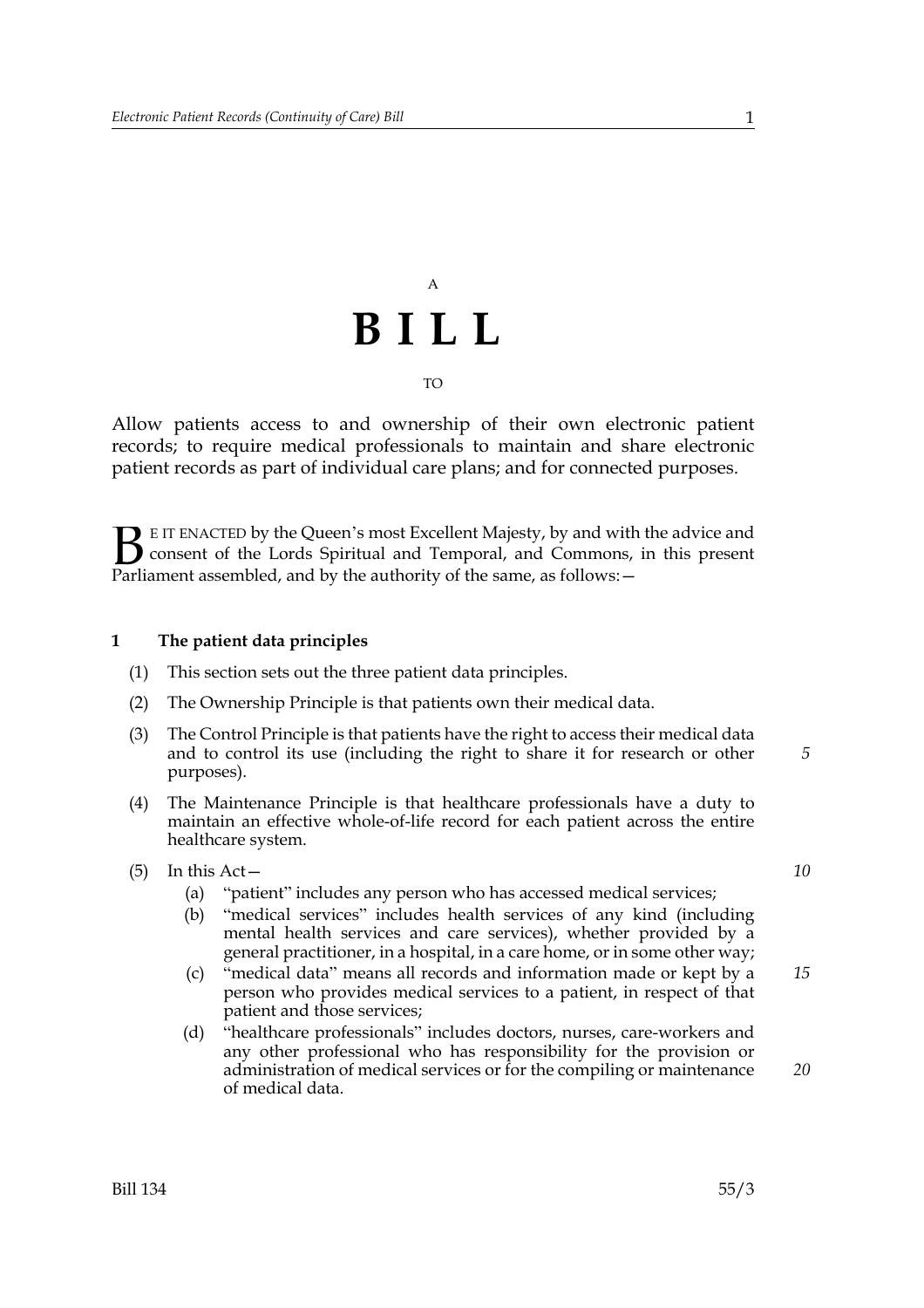*20*

*25*

*30*

*35*

### **2 Implementation of principles**

- (1) The Secretary of State must make regulations ("Patient Data Regulations") designed to implement the patient data principles.
- (2) In particular, Patient Data Regulations must—
	- (a) provide a general right of ownership by patients of their medical data, and specify the practical implications of that right for healthcare professionals; *5*
	- (b) provide a general right for patients of access to their medical data;
	- (c) provide for the establishment in respect of each patient a single consolidated record of every health event in respect of which the patient has received medical services. *10*
- (3) Patient Data Regulations must ensure that, in particular—
	- (a) hospitals and other providers of health services may not make charges for access by patients to their own medical data;
	- (b) medical data is recorded and maintained by reference to a single identifying code that remains with each patient throughout his or her life; *15*
	- (c) healthcare professionals are required to have regard to the patient data principles in the performance of their functions.

#### (4) Patient Data Regulations—

- (a) may confer functions (including discretionary functions) on healthcare professionals;
- (b) may amend enactments.
- (5) Patient Data Regulations
	- (a) shall be made by statutory instrument;
	- (b) may not be made unless a draft has been laid before and approved by resolution of each House of Parliament;
	- (c) may include supplementary, incidental, transitional and consequential provision.

#### **3 Technical provision**

- (1) This Act comes into force on Royal Assent.
- (2) This Act extends only to England and Wales, and applies in relation to England only.
- (3) This Act may be cited as the Electronic Patient Records (Continuity of Care) Act 2014.